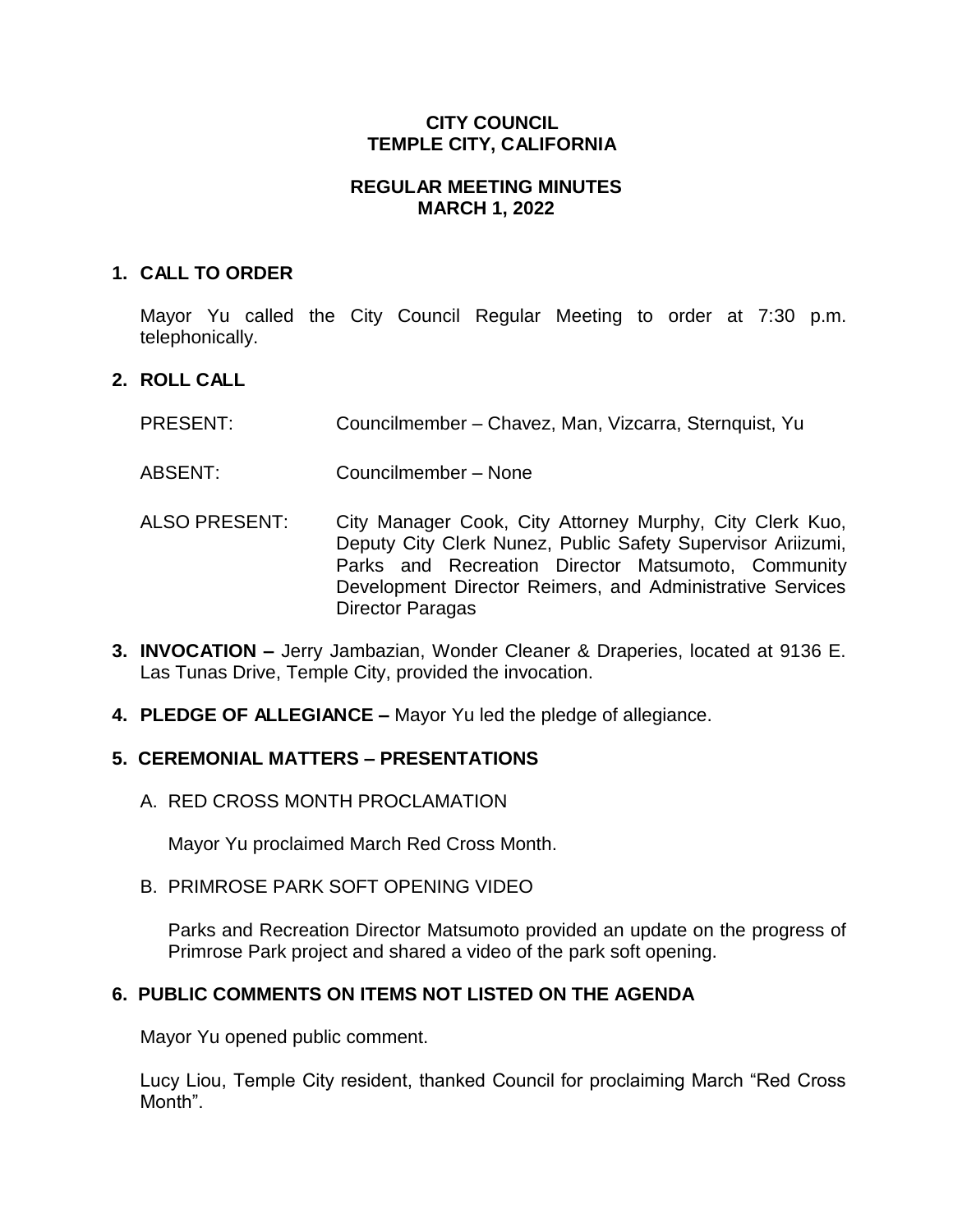Mayor Yu extended public comment for 1 minute to allow the public to dial in.

Hearing no request to speak, Mayor Yu closed public comment.

#### **7. CONSENT CALENDAR**

Mayor Yu opened public comment. Hearing no request to speak, Mayor Yu closed public comment.

Councilmember Chavez made a motion to approve the consent calendar items. Seconded by Mayor Pro Tem Sternquist and approved by the following votes:

| AYES:      | Councilmember - Chavez, Man, Vizcarra, Sternquist, Yu |
|------------|-------------------------------------------------------|
| NOES:      | Councilmember – None                                  |
| ABSENT:    | Councilmember - None                                  |
| ABSTAINED: | Councilmember - None                                  |

### [A. APPROVAL OF MINUTES](https://www.ci.temple-city.ca.us/DocumentCenter/View/17530/02-7A_CCM---2022-02-15)

The City Council is requested to review and approve the Minutes of the Special City Council Meeting of February 15, 2022.

Action: Approved.

#### B. [ADOPTION OF RESOLUTION NO. 22-5584](https://www.ci.temple-city.ca.us/DocumentCenter/View/17531/03-7B_CC-Warrant_Reso-No-22-5584_2022-03-01_with-attachments-v1) APPROVING PAYMENT OF BILLS [FOR FISCAL YEAR 2021-22](https://www.ci.temple-city.ca.us/DocumentCenter/View/17531/03-7B_CC-Warrant_Reso-No-22-5584_2022-03-01_with-attachments-v1)

The City Council is requested to adopt Resolution No. 22-5584 authorizing the payment of bills.

Action: **Adopted Resolution No. 22-5584** 

#### **8. PUBLIC HEARING** – None

**9. UNFINISHED BUSINESS** – None

### **10. NEW BUSINESS**

### A. [ADOPTION OF RESOLUTION NO. 22-5583 APPROVING A ONE-TIME LUMP-](https://www.ci.temple-city.ca.us/DocumentCenter/View/17532/04-10A_One-time-lump-sum-payment---Staff-Report_v3)[SUM PAYMENT TO ACTIVE PART-TIME AND FULL-TIME EMPLOYEES](https://www.ci.temple-city.ca.us/DocumentCenter/View/17532/04-10A_One-time-lump-sum-payment---Staff-Report_v3)

With the rising prices and inflation in the costs of necessary consumer expenses during the COVID-19 pandemic, City Council is providing a non-PERsable, onetime lump-sum payment to full-time and part-time employees who had an employment start date with the City on or before October 1, 2021 (i.e. who worked at least three months in 2021) and who remain actively employed with the City through April 14, 2022, when the payment will be distributed.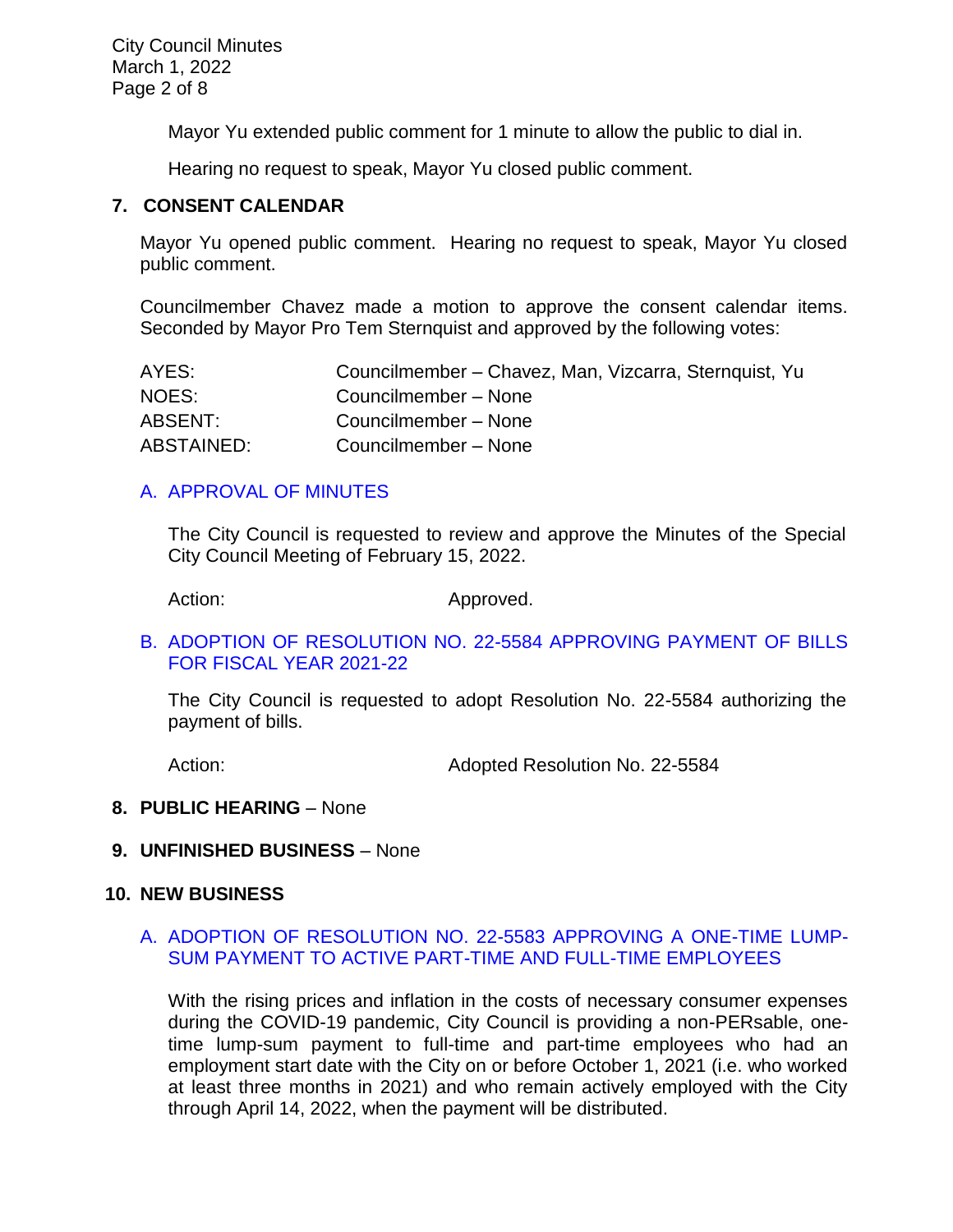Administrative Services Director Paragas gave a summary of the staff report and stated that the intent of the one-time payment is to recognize the continued efforts of employees throughout the recent omicron surge in the COVID pandemic.

City Council did not have any questions regarding the presentation.

Mayor Yu opened public comments. With no callers or email request to speak, Mayor Yu extended public comment for 1 minute to allow the public to dial in.

Hearing no request to speak, Mayor Yu closed public comment.

City Council made final comments and expressed their appreciation to staff for their work during the pandemic.

Councilmember Chavez made a motion to:

- 1. Adopt Resolution No. 22-5583 (Attachment "A") approving a one-time \$600 lump-sum payment for active full-time and part-time employees, with a start date on or prior to October 1, 2021, during this time of rising costs and inflation and continued uncertainty involving fluctuating workplace circumstances;
- 2. Award a similar payment to the City Manager; and
- 3. Appropriate \$37,320 from the General Fund and \$1,650 from Lighting and Landscape District fund reserves for Fiscal Year 2021-2022 to fund the proposed payments.

Seconded by Councilmember Man and approved by the following votes:

| AYES:      | Councilmember - Chavez, Man, Vizcarra, Sternquist, Yu |
|------------|-------------------------------------------------------|
| NOES:      | Councilmember - None                                  |
| ABSENT:    | Councilmember - None                                  |
| ABSTAINED: | Councilmember - None                                  |

B. [FIRST READING AND INTRODUCTION OF ORDINANCE NO. 22-1060, AN](https://www.ci.temple-city.ca.us/DocumentCenter/View/17533/05-10B_Campaign-Contribution-Limit-Ordinance-22-1060-Staff-Report---v2)  [ORDINANCE OF THE CITY COUNCIL OF THE CITY OF TEMPLE CITY,](https://www.ci.temple-city.ca.us/DocumentCenter/View/17533/05-10B_Campaign-Contribution-Limit-Ordinance-22-1060-Staff-Report---v2)  [CALIFORNIA, ADDING SECTION 2-1-9 "CAMPAIGN CONTRIBUTION](https://www.ci.temple-city.ca.us/DocumentCenter/View/17533/05-10B_Campaign-Contribution-Limit-Ordinance-22-1060-Staff-Report---v2)  [REGULATIONS" TO CHAPTER 1 "CITY COUNCIL", TITLE 2](https://www.ci.temple-city.ca.us/DocumentCenter/View/17533/05-10B_Campaign-Contribution-Limit-Ordinance-22-1060-Staff-Report---v2)  ["ADMINISTRATION", TO THE TEMPLE CITY MUNICIPAL CODE](https://www.ci.temple-city.ca.us/DocumentCenter/View/17533/05-10B_Campaign-Contribution-Limit-Ordinance-22-1060-Staff-Report---v2)

City Council is requested to adopt Ordinance No. 22-1060 establishing City's Campaign Contribution Limit and Provisions.

City Manager Cook gave a brief overview of the ordinance establishing the City's campaign contribution limit.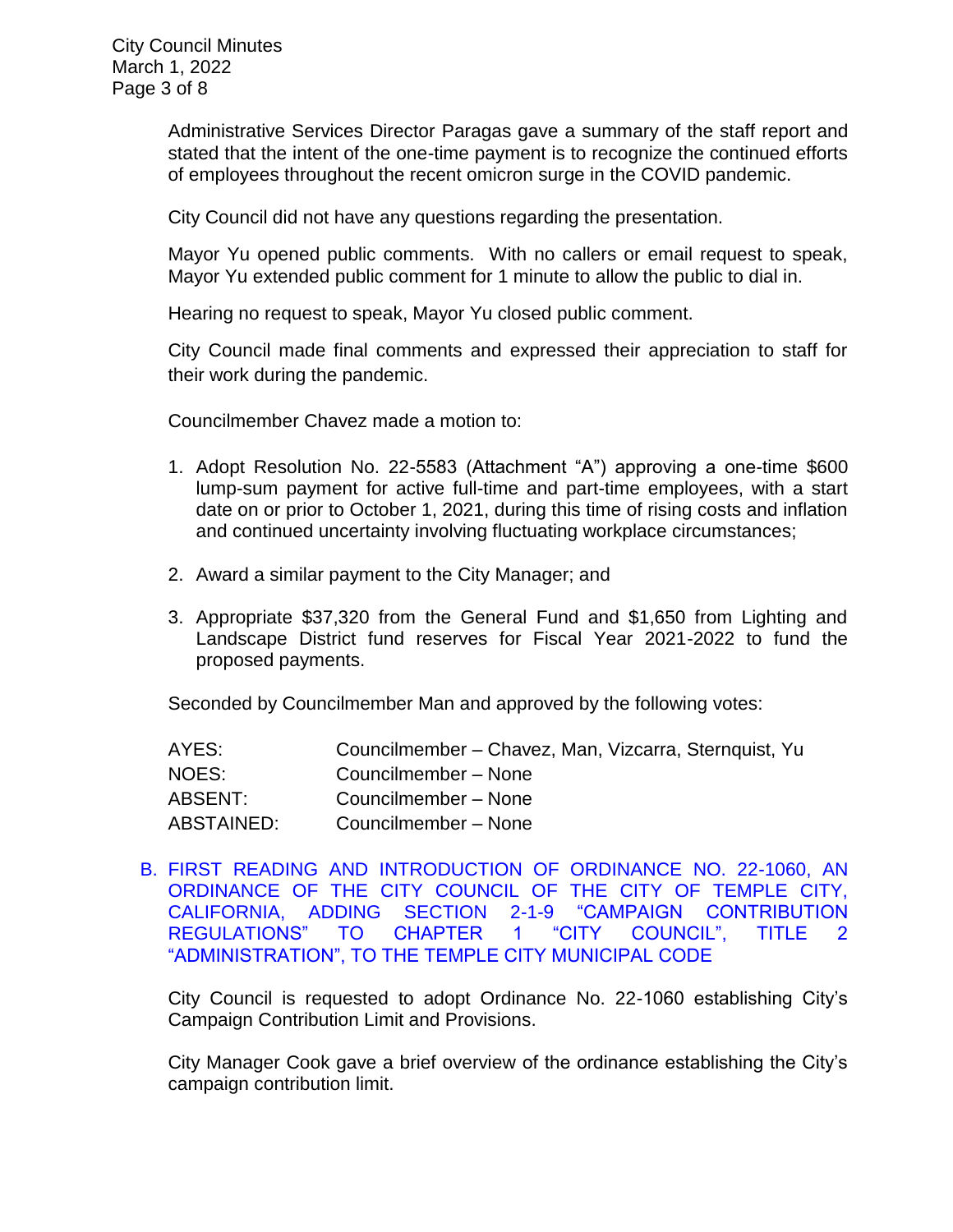City Council did not have any questions regarding the staff report or the proposed ordinance.

Mayor Yu opened public comments.

With no callers or email request to speak, Mayor Yu extended public comment for 1 minute to allow the public to dial in.

Hearing no request to speak, Mayor Yu closed public comment.

City Council made final comments.

Councilmember Man made a motion to:

- 1. Introduce for first reading by title only and waive further reading of Ordinance No. 22-1060 (Attachment "A"), adding Section 2-1-9 "Campaign Contribution Regulations" to Chapter 1 "City Council", Title 2 "Administration"; and
- 2. Schedule the second reading of Ordinance No. 22-1060 for March 15, 2022.

Seconded by Mayor Pro Tem Sternquist and approved by the following votes:

| AYES:      | Councilmember - Chavez, Man, Vizcarra, Sternquist, Yu |
|------------|-------------------------------------------------------|
| NOES:      | Councilmember - None                                  |
| ABSENT:    | Councilmember - None                                  |
| ABSTAINED: | Councilmember - None                                  |

### C. [DISCUSSION AND CONSIDER ADOPTION OF RESOLUTION TO CONTINUE TO](https://www.ci.temple-city.ca.us/DocumentCenter/View/17534/06-10C_Remote-Meeting_Staff-Report)  [ALLOW CITY COUNCIL MEETINGS TO BE HELD REMOTELY, CONSISTENT](https://www.ci.temple-city.ca.us/DocumentCenter/View/17534/06-10C_Remote-Meeting_Staff-Report)  [WITH ASSEMBLY BILL 361](https://www.ci.temple-city.ca.us/DocumentCenter/View/17534/06-10C_Remote-Meeting_Staff-Report)

The City Council is requested to consider the safety and procedural issues involved in continuing to hold remote meetings pursuant to AB 361 and, if the facts so require, to adopt Resolution No. 22-5585 to authorize the Council and Commissions to meet virtually through March 31, 2022.

City Manager Cook provided a summary of the staff report and remarked on the transmission rate.

City Council made comments and asked questions regarding the virus transmission rate.

Public Safety Supervisor Ariizumi answered City Council questions regarding the COVID virus transmission rate.

Mayor Yu opened public comments.

With no callers or email request to speak, Mayor Yu extended public comment for 1 minute to allow the public to dial in.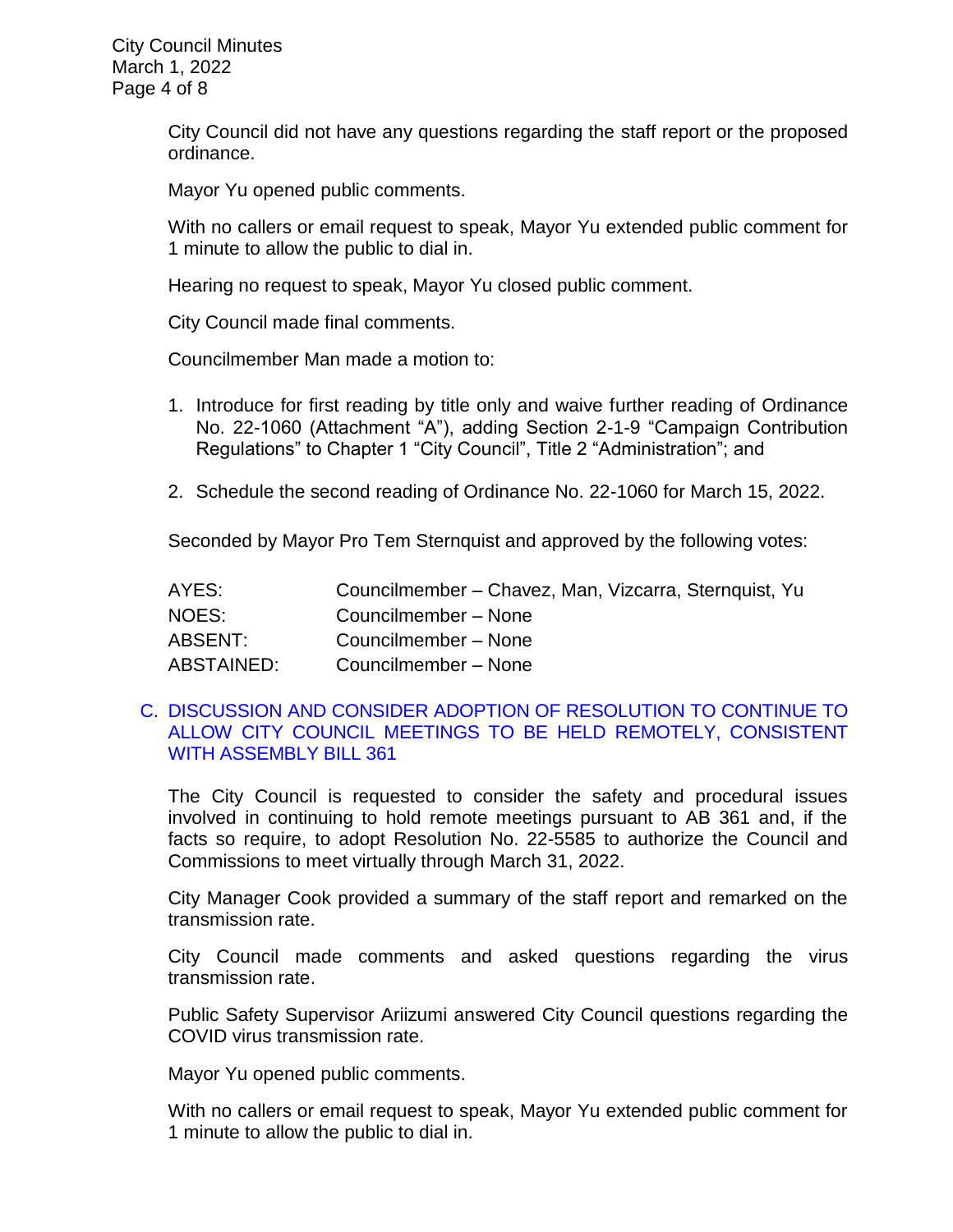Hearing no request to speak, Mayor Yu closed public comment.

City Council made final comments about the Omicron transmission rate.

Mayor Pro Tem Sternquist made a motion to adopt attached Resolution No. 22- 5585 to authorize the continued use of such technology for meetings for a period of 30 days. Seconded by Councilmember Vizcarra and approved by the following votes:

| AYES:      | Councilmember - Chavez, Man, Vizcarra, Sternquist, Yu |
|------------|-------------------------------------------------------|
| NOES:      | Councilmember - None                                  |
| ABSENT:    | Councilmember - None                                  |
| ABSTAINED: | Councilmember - None                                  |

Mayor Pro Tem Sternquist recused herself from the discussion of New Business Item 10D as she has a property located within 500 feet of a vacant site creating a possible conflict of interest.

### D. [DISCUSSION REGARDING PROPOSED ORDINANCE RELATED TO THE](https://www.ci.temple-city.ca.us/DocumentCenter/View/17535/07-10D_Vacant-Property-Ordinance-Discussion_Staff-Report-v5)  [MAINTENANCE AND LANDSCAPING OF VACANT SITES](https://www.ci.temple-city.ca.us/DocumentCenter/View/17535/07-10D_Vacant-Property-Ordinance-Discussion_Staff-Report-v5)

The proposed draft Ordinance seeks to reduce and prevent blight and protect property values by maintaining a safe, vibrant, and an aesthetically pleasing environment throughout Temple City.

Community Development Director Reimers gave a summary of the staff report.

City Council made comments and asked questions about the draft ordinance for the maintenance and landscaping of vacant sites.

Mayor Yu opened public comments.

Jerry Jambazian, Temple City business owner, asked if the ordinance would be applicable to business or residential properties.

With no callers or email request to speak, Mayor Yu extended public comment for 1 minute to allow the public to dial in. Hearing no request to speak, Mayor Yu closed public comment.

City Council asked questions and made comments about the proposed ordinance addressing commercial and residential properties.

City Council directed staff to bring back an ordinance incorporating Council's input on the maintenance and landscaping of vacant properties for Council consideration in a future meeting.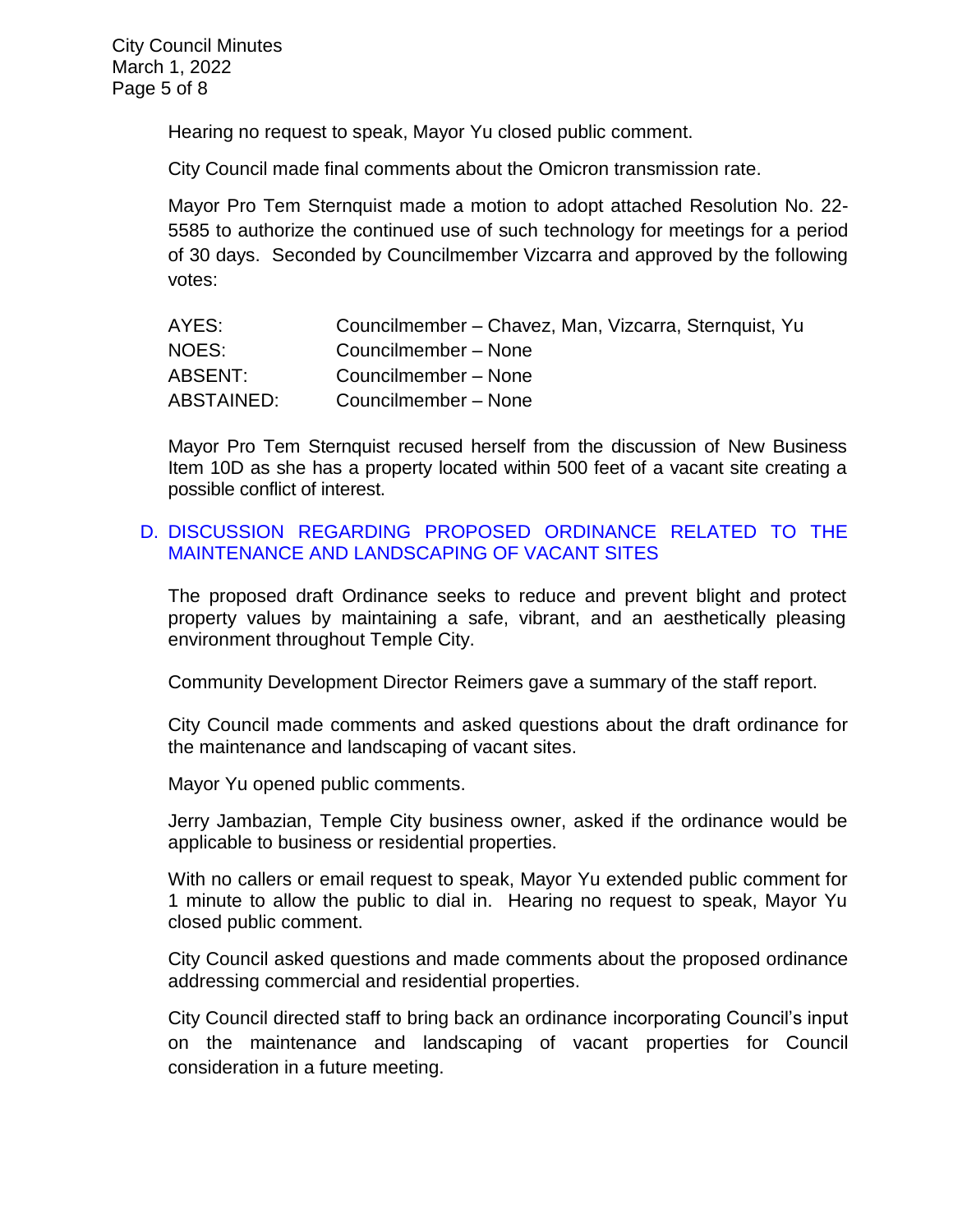City Council Minutes March 1, 2022 Page 6 of 8

- **11. UPDATE FROM CITY MANAGER**  Thanked City Council for recognizing staff for their work during the pandemic and the community for their support during the pandemic.
- **12. UPDATE FROM CITY ATTORNEY**  Commented briefly on the recent changes to the Governor executive order.

### **13. COUNCIL REPORTS REGARDING AD HOC OR STANDING COMMITTEE MEETINGS**

A. SCHOOL DISTRICT/CITY STANDING COMMITTEE (Councilmember Man and Councilmember Chavez) – Formed 1/3/2012

No report.

B. LAS TUNAS DOWNTOWN REVITALIZATION STANDING COMMITTEE (Councilmember Chavez and Mayor Yu) – Formed 2/18/2014

Councilmember Chavez requested a meeting to be scheduled to discuss revitalization of Las Tunas Downtown.

C. FUTURE DEVELOPMENT OF CITY PROPERTIES STANDING COMMITTEE (Mayor Yu and Councilmember Man) – Formed 2/18/2014

No report.

D. AUDIT STANDING COMMITTEE (Councilmember Chavez and Mayor Yu) – Formed 7/15/2014

No report.

E. FACILITIES, PUBLIC WORKS, AND INFRASTRUCTURE STANDING COMMITTEE (Mayor Yu and Councilmember Man) – Formed 4/4/2017

No report.

F. PRIMROSE PARK ART ELEMENT AD HOC (Councilmember Vizcarra and Mayor Yu) – Formed 5/19/20

No report.

G. CITY BASED HOMELESS PLAN STANDING COMMITTEE (Councilmember Vizcarra and Mayor Pro Tem Sternquist) – Formed 3/16/21

No report.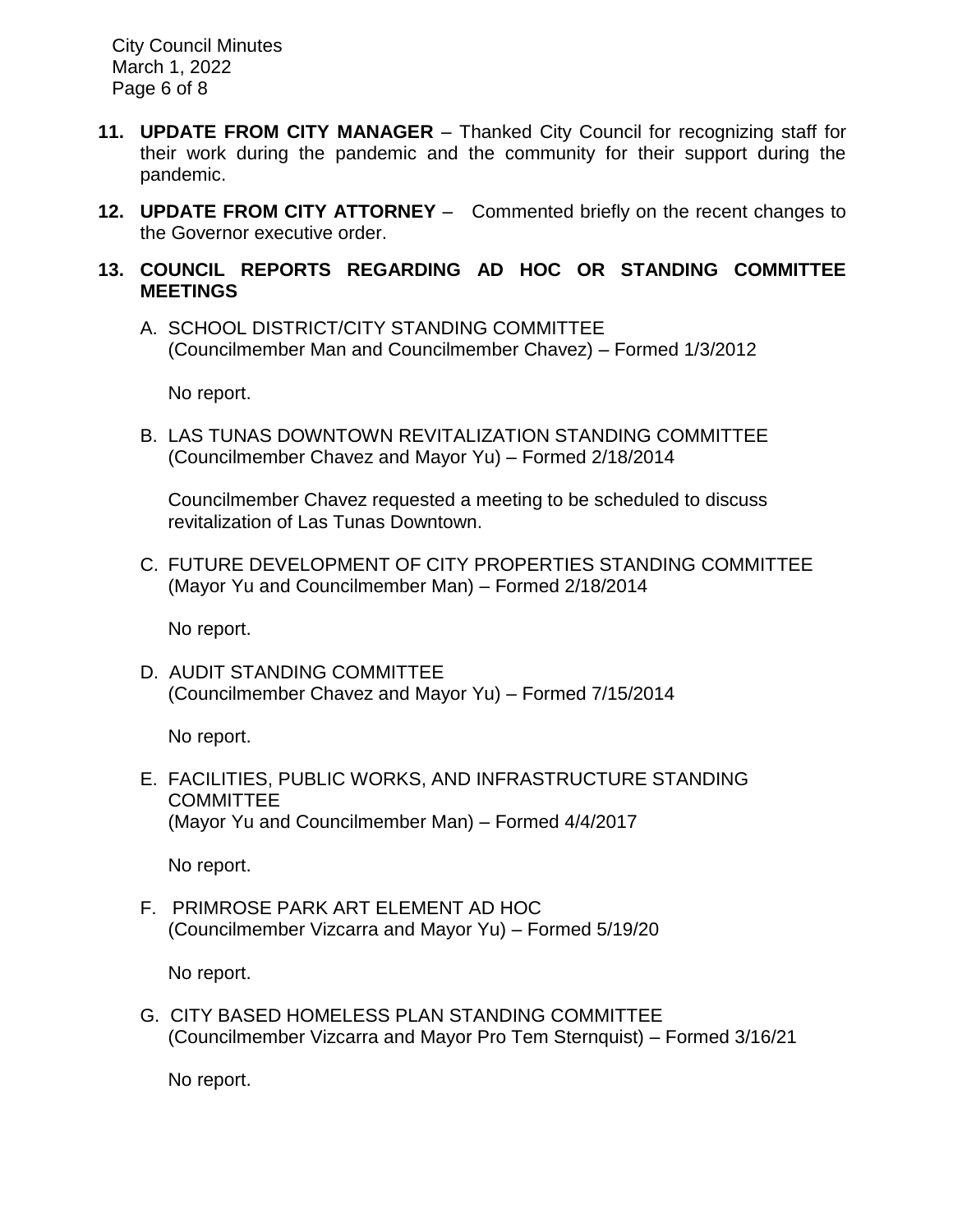### **14. COUNCIL ITEMS SEPARATE FROM THE CITY MANAGER'S REGULAR AGENDA**

- A. COUNCILMEMBER MAN recognized staff for their work and commented on the Primrose Park soft opening.
- B. COUNCILMEMBER VIZCARRA thanked Parks and Recreation Director Matsumoto for his leadership in the Primrose Park Project and is looking forward to the park being open to the public.
- C. COUNCILMEMBER CHAVEZ commented on the Primrose Park Project, the ever changing rules and regulations regarding the COVID virus transmission data, the proposed ordinance on the maintenance and landscaping of vacant sites, and thanked Mayor Yu for his leadership during the pandemic.
- D. MAYOR PRO TEM STERNQUIST absent.
- E. MAYOR YU commented on the Primrose Park Project and thanked staff and consultant for completing the park on schedule and is looking forward to the grand opening of the park.

### **15.RECESS TO SUCCESSOR AGENCY TO THE TEMPLE CITY COMMUNITY DEVELOPMENT AGENCY MEETING**

At 9:51 p.m., the City Council recessed to the Successor Agency Meeting. Minutes of the Successor Agency Meeting are set forth in full in the Successor Agency's records.

# **RECONVENE AS CITY COUNCIL**

The City Council meeting was reconvened at 9:55 p.m. with all Councilmembers present.

# **16.ADDITIONAL PUBLIC COMMENTS ON ITEMS NOT LISTED ON THE AGENDA**

Mayor Yu opened public comment. With no callers or email request to speak, Mayor Yu extended public comment for 1 minute to allow the public to dial in. Hearing no further request to speak, Mayor Yu closed public comment.

# **17. ADJOURNMENT**

The City Council Regular Meeting was adjourned at 9:57 p.m.